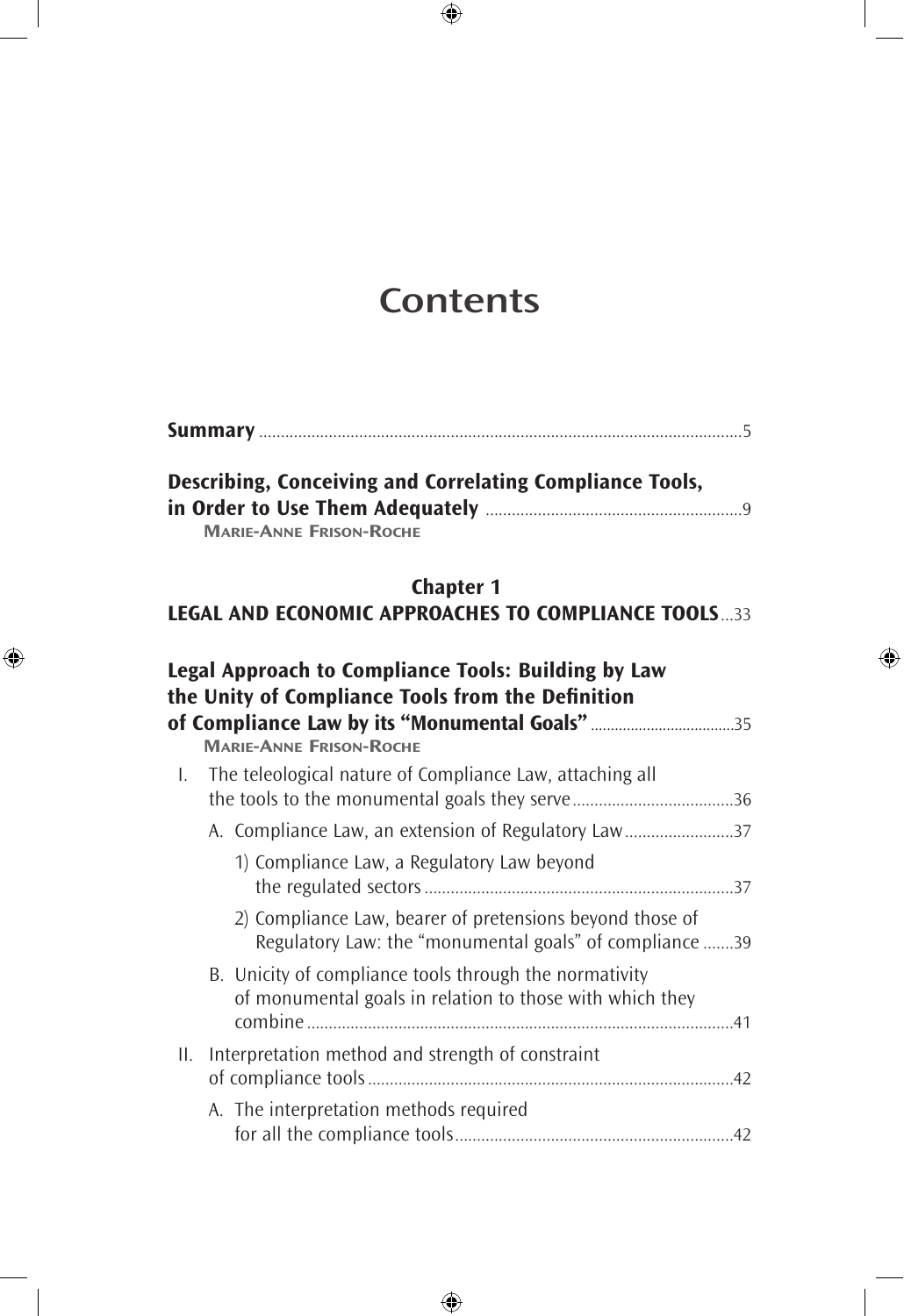| 344 | Contents |
|-----|----------|
|-----|----------|

|     | B. The legal constraint detached from the source criterion<br>to be attached to the link between the tool and the goal44                                      |  |
|-----|---------------------------------------------------------------------------------------------------------------------------------------------------------------|--|
|     | 1) The handling of the distinction between obligation<br>of means and obligation of results superimposed<br>on the distinction between compliance "tools" and |  |
|     | 2) The required probative culture, based on a systematic                                                                                                      |  |
|     | <b>An Economic Approach to Compliance Tools:</b>                                                                                                              |  |
|     |                                                                                                                                                               |  |
|     | Finality, Measure, and Effectivity of Constrained                                                                                                             |  |
|     | <b>LAURENT BENZONI and BRUNO DEFFAINS</b>                                                                                                                     |  |
|     | 1. Constrained and chosen compliance: an economic taxonomy                                                                                                    |  |
|     |                                                                                                                                                               |  |
|     |                                                                                                                                                               |  |
| II. |                                                                                                                                                               |  |
|     | A. Constrained compliance and the economics of law:<br>averting risk drives the decision to conform52                                                         |  |
|     | B. Chosen compliance: seeking competitive advantages                                                                                                          |  |

 $\bigoplus$ 

#### **Chapter 2**

|--|--|

| Drawing up Risk Maps as an Obligation and the Paradox |                                             |  |
|-------------------------------------------------------|---------------------------------------------|--|
|                                                       |                                             |  |
|                                                       | <b>MARIE-ANNE FRISON-ROCHE</b>              |  |
|                                                       |                                             |  |
|                                                       |                                             |  |
|                                                       | II. Risk mapping, a process often described |  |

 $\bigoplus$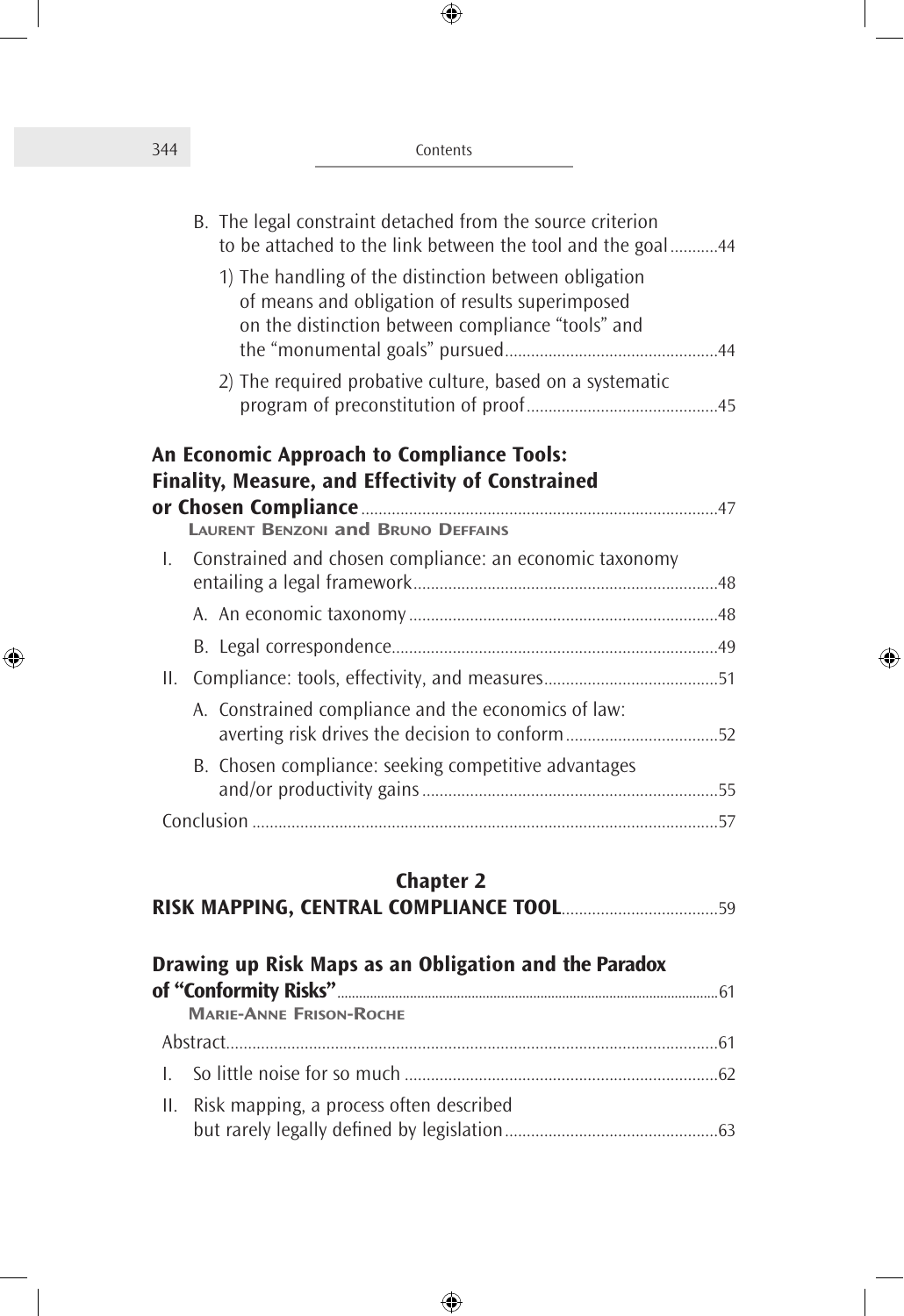|              | III. The absence of a legal definition of risk mapping reflects                                                                   |  |
|--------------|-----------------------------------------------------------------------------------------------------------------------------------|--|
|              | uncertainties regarding the qualification of the compliance                                                                       |  |
|              | IV. "Conformity risks", identified elements of risk mapping,<br>a logical reference to the substantial definition                 |  |
|              | V. The hypothesis of risk mapping, a legal obligation of results,<br>ancillary to the main obligation of the means to achieve     |  |
|              |                                                                                                                                   |  |
|              | VII. The hypothesis of a general and autonomous legal obligation<br>of establishing risk mapping for legal subjects in a position |  |
|              | VIII. Third parties subjective right to be disturbed<br>by the knowledge of risk mapping, in order to be able                     |  |
|              | <b>Compliance Risk Mapping: First Insight into the Challenges,</b>                                                                |  |
|              | <b>NICOLAS GUILLAUME</b>                                                                                                          |  |
| $\mathsf{L}$ |                                                                                                                                   |  |
| II.          |                                                                                                                                   |  |
|              |                                                                                                                                   |  |
|              |                                                                                                                                   |  |
| V.           | Basic principles common to the different risk maps76                                                                              |  |
|              | VI. A diversity of risk maps reflecting specificities according                                                                   |  |
|              |                                                                                                                                   |  |
|              |                                                                                                                                   |  |
|              | IX. Mapping, an essential tool for strengthening the risk culture 79                                                              |  |

Contents 345

 $\bigoplus$ 

 $\overline{\phantom{a}}$ 

 $\bigoplus$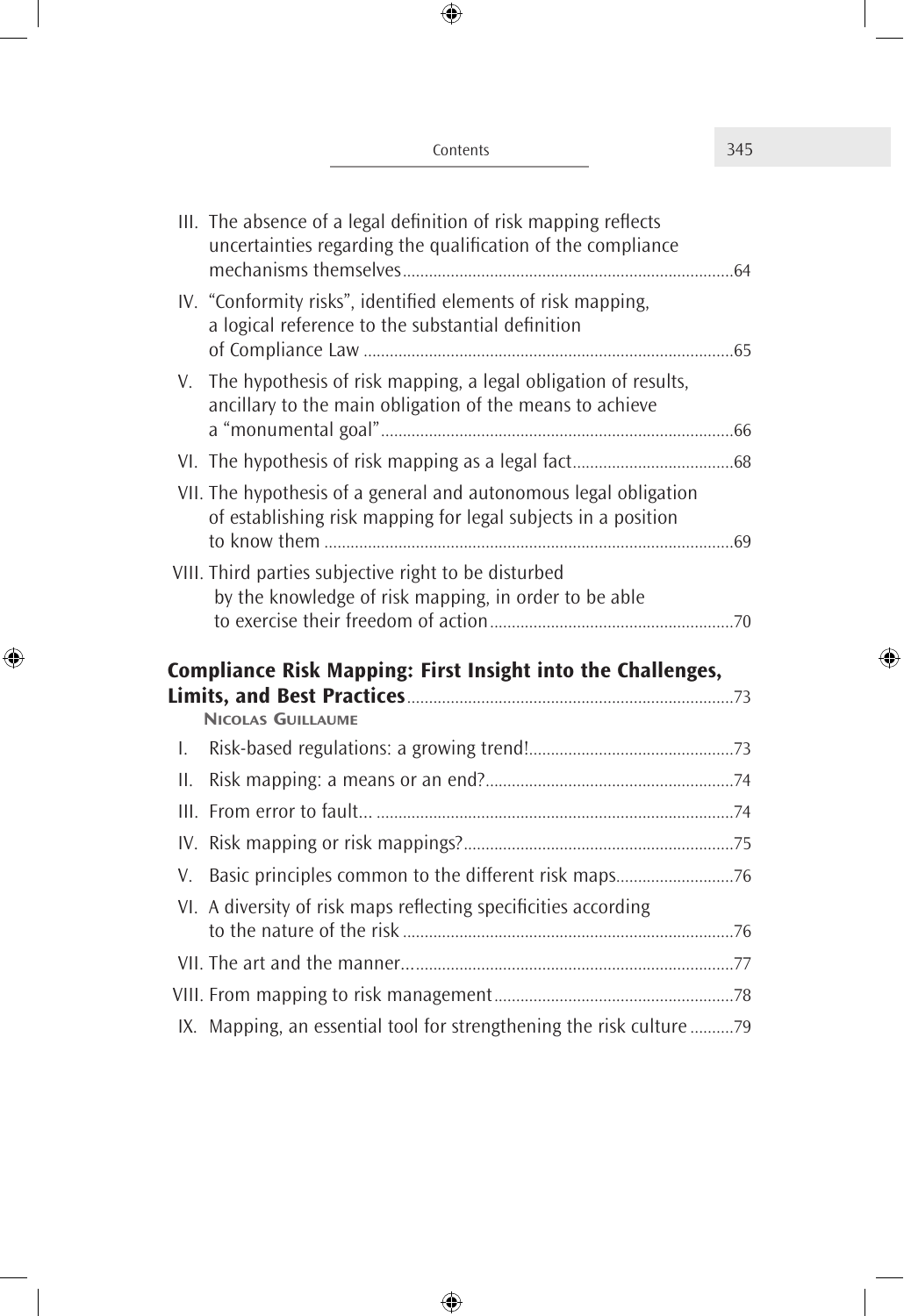346 Contents

 $\bigoplus$ 

 $\overline{\phantom{a}}$ 

 $\bigoplus$ 

 $\overline{\phantom{a}}$ 

| <b>Chapter 3</b><br><b>PLACE AND USE OF INCENTIVES IN COMPLIANCE SYSTEMS</b> 81 |  |                                                                                                                                                                                                        |  |
|---------------------------------------------------------------------------------|--|--------------------------------------------------------------------------------------------------------------------------------------------------------------------------------------------------------|--|
|                                                                                 |  | <b>Incentive Theory and Governance of Space Activities33</b><br><b>LUCIEN RAPP</b>                                                                                                                     |  |
|                                                                                 |  |                                                                                                                                                                                                        |  |
| L.                                                                              |  |                                                                                                                                                                                                        |  |
| Ш.                                                                              |  |                                                                                                                                                                                                        |  |
|                                                                                 |  |                                                                                                                                                                                                        |  |
|                                                                                 |  |                                                                                                                                                                                                        |  |
| V.                                                                              |  |                                                                                                                                                                                                        |  |
|                                                                                 |  |                                                                                                                                                                                                        |  |
|                                                                                 |  |                                                                                                                                                                                                        |  |
|                                                                                 |  |                                                                                                                                                                                                        |  |
| L.                                                                              |  | Resolving the Contradiction between "Sanction" and<br>"Incentive" under the Fire of Compliance Law 101<br><b>MARIE-ANNE FRISON-ROCHE</b><br>The tendency to only think of sanctions as "incentives" in |  |
|                                                                                 |  | A. Criminal Law, a "formidable" tool                                                                                                                                                                   |  |
|                                                                                 |  | B. The clash between the rationale of compliance and<br>the fundamental principles of classical Criminal Law105                                                                                        |  |
| Н.                                                                              |  | The link between the sanction as incentive and the principles                                                                                                                                          |  |
|                                                                                 |  | A. The general terms of the articulation between the<br>sanction as an incentive for companies to reach the<br>"monumental goals" and the principles of the Rule of Law106                             |  |
|                                                                                 |  | B. The need to maintain the prevalence of the principles<br>of the Rule of Law, so that the Law still exists108                                                                                        |  |
|                                                                                 |  | C. The preferred solution: a repressive Law remaining<br>autonomous, interpreted teleologically with regard to the                                                                                     |  |

 $\bigoplus$ 

 $\overline{\phantom{a}}$ 

 $\bigcirc\hspace{-1.5ex}\bigcirc$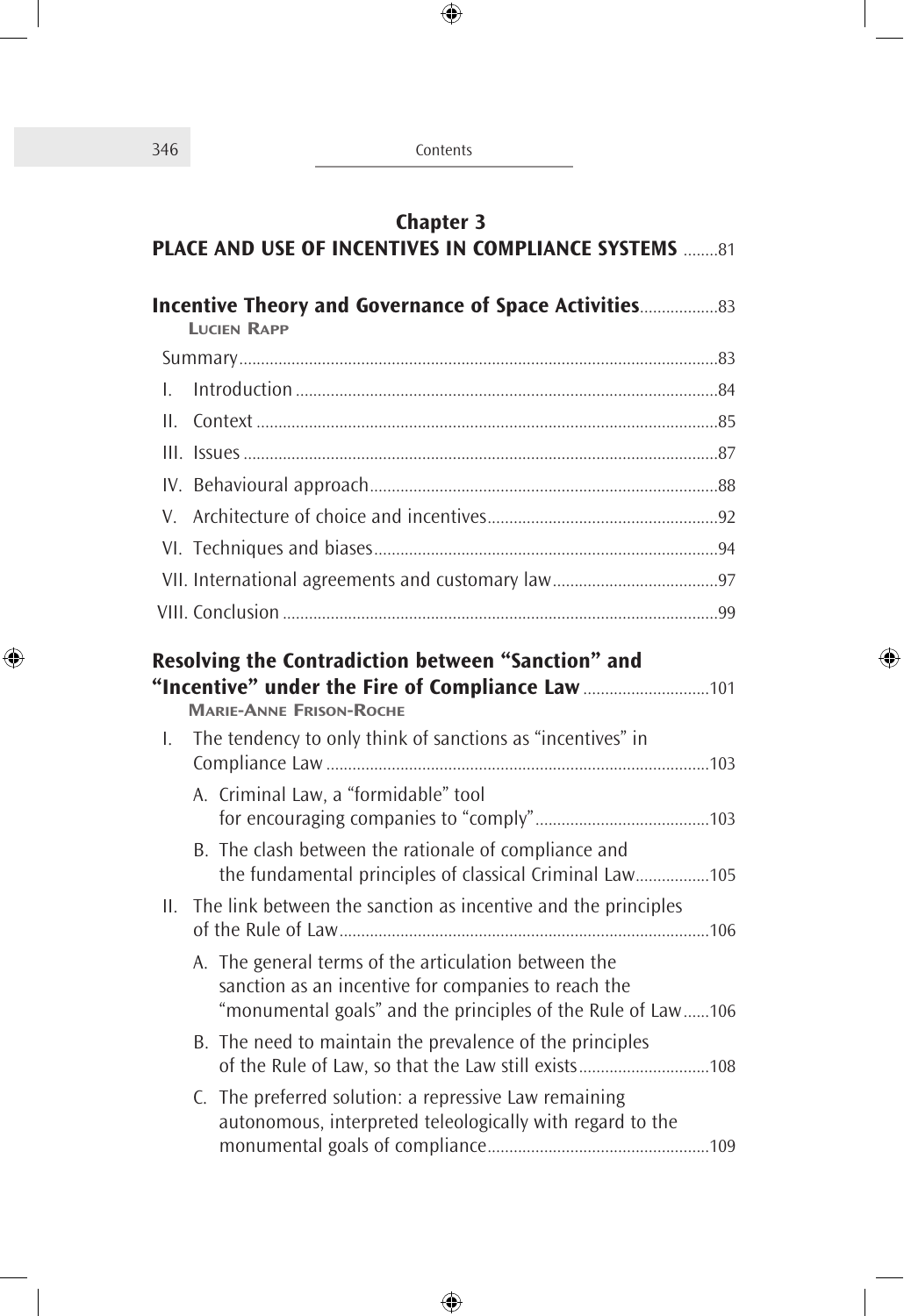|              | The Manifestations of Incentive Mechanisms                                                                                                                                                                                                |
|--------------|-------------------------------------------------------------------------------------------------------------------------------------------------------------------------------------------------------------------------------------------|
|              | <b>MARION LAROUER</b>                                                                                                                                                                                                                     |
| Ι.           | Fighting corruption: the decision<br>of the Agence française anti-corruption of 4 July 2019 115                                                                                                                                           |
| II.          | Contract and Compliance: Cass. com., 20 November 2019,                                                                                                                                                                                    |
|              | III. Liability, transparency, and compliance: first assessment<br>of duty of vigilance of parent companies and ordering<br>companies under Law No. 2017-399 of 27 March 2017 and<br>Déclaration de performance extra-financière (DPEF)119 |
|              | <b>HUBERT TARDIEU</b>                                                                                                                                                                                                                     |
| $\mathbf{L}$ |                                                                                                                                                                                                                                           |
| Ш.           |                                                                                                                                                                                                                                           |
|              |                                                                                                                                                                                                                                           |
|              | IV. The precedent of compliance in finance and its application                                                                                                                                                                            |
|              |                                                                                                                                                                                                                                           |
|              | Incentive(s) and Self-Regulation(s): What Place for Compliance                                                                                                                                                                            |
|              | About the contribution to compliance law                                                                                                                                                                                                  |
|              | of the litigation of audiovisual regulator's soft law acts<br><b>LAURENCE CALANDRI</b>                                                                                                                                                    |
| $\mathbf{L}$ | The recognition of compliance law in the audiovisual sector                                                                                                                                                                               |
|              |                                                                                                                                                                                                                                           |
|              |                                                                                                                                                                                                                                           |

 $\bigoplus$ 

II. The deployment of compliance law in the audiovisual sector

⊕

A. The affrmation of a principle of unjusticiability

through a principle of unjusticiability of supervision acts...............136

of the "calls to the law"......................................................................136

#### Contents 347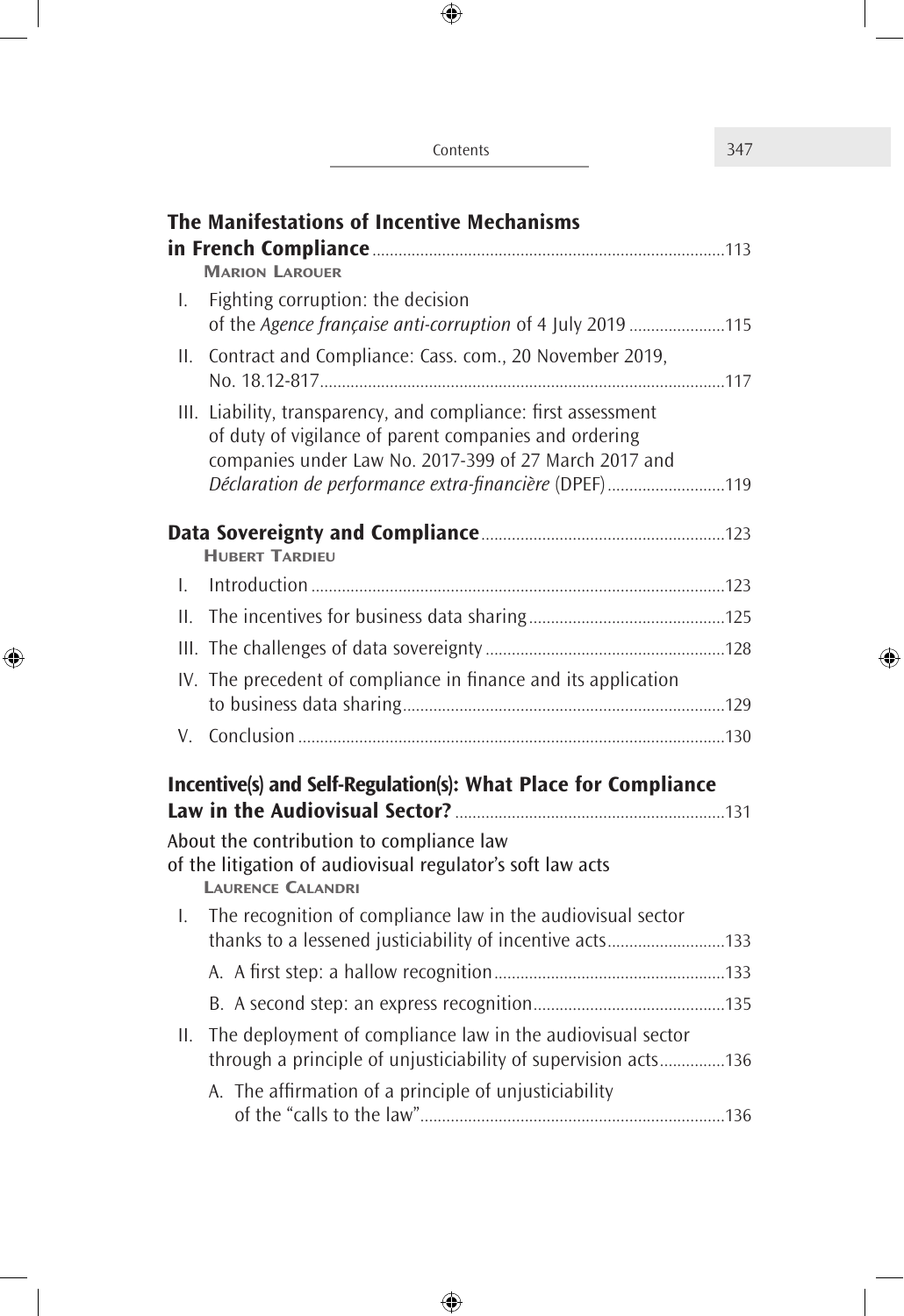| 348 | Contents                                                                                                         |  |
|-----|------------------------------------------------------------------------------------------------------------------|--|
|     | B. A recognition favorable to the rebuilding                                                                     |  |
|     | <b>Compliance and Incentives: a Promising Tandem 141</b><br><b>MARIE-ANNE FRISON-ROCHE</b>                       |  |
| L.  | Incentive compliance, integrating time in the crucial<br>operators to recognize them as second-level regulators: |  |
| Ш.  | Incentive compliance, integrating industrial projects within                                                     |  |
|     | III. Public Supervision substituted for Regulation                                                               |  |
|     | <b>Chapter 4</b><br><b>THE REQUIRED EXPERTISES IN TERMS OF COMPLIANCE 149</b>                                    |  |
|     | <b>ANTOINETTE GUTIERREZ-CRESPIN</b>                                                                              |  |
| L.  | Audit as a steering tool for compliance programs151                                                              |  |
| Н.  | An essential element of the control and internal evaluation                                                      |  |
|     |                                                                                                                  |  |
|     |                                                                                                                  |  |
| V.  |                                                                                                                  |  |
|     |                                                                                                                  |  |
|     |                                                                                                                  |  |
|     |                                                                                                                  |  |
| IX. | Reporting, remediation, and follow-up of the compliance audit158                                                 |  |
| Х.  |                                                                                                                  |  |
|     | The Development Of Attorneys' Compliance Expertise159<br><b>SIDNE KOENIGSBERG and FRANCOIS BARRIÈRE</b>          |  |
| Ι.  | An expertise reinforced through specialization and collaboration 160                                             |  |
| ΙΙ. | An expertise consolidated by a continuous cycle between                                                          |  |

 $\bigoplus$ 

 $\overline{\phantom{a}}$ 

 $\bigoplus$ 

 $\begin{array}{c} \hline \end{array}$ 

 $\overline{\phantom{a}}$ 

 $\bigoplus$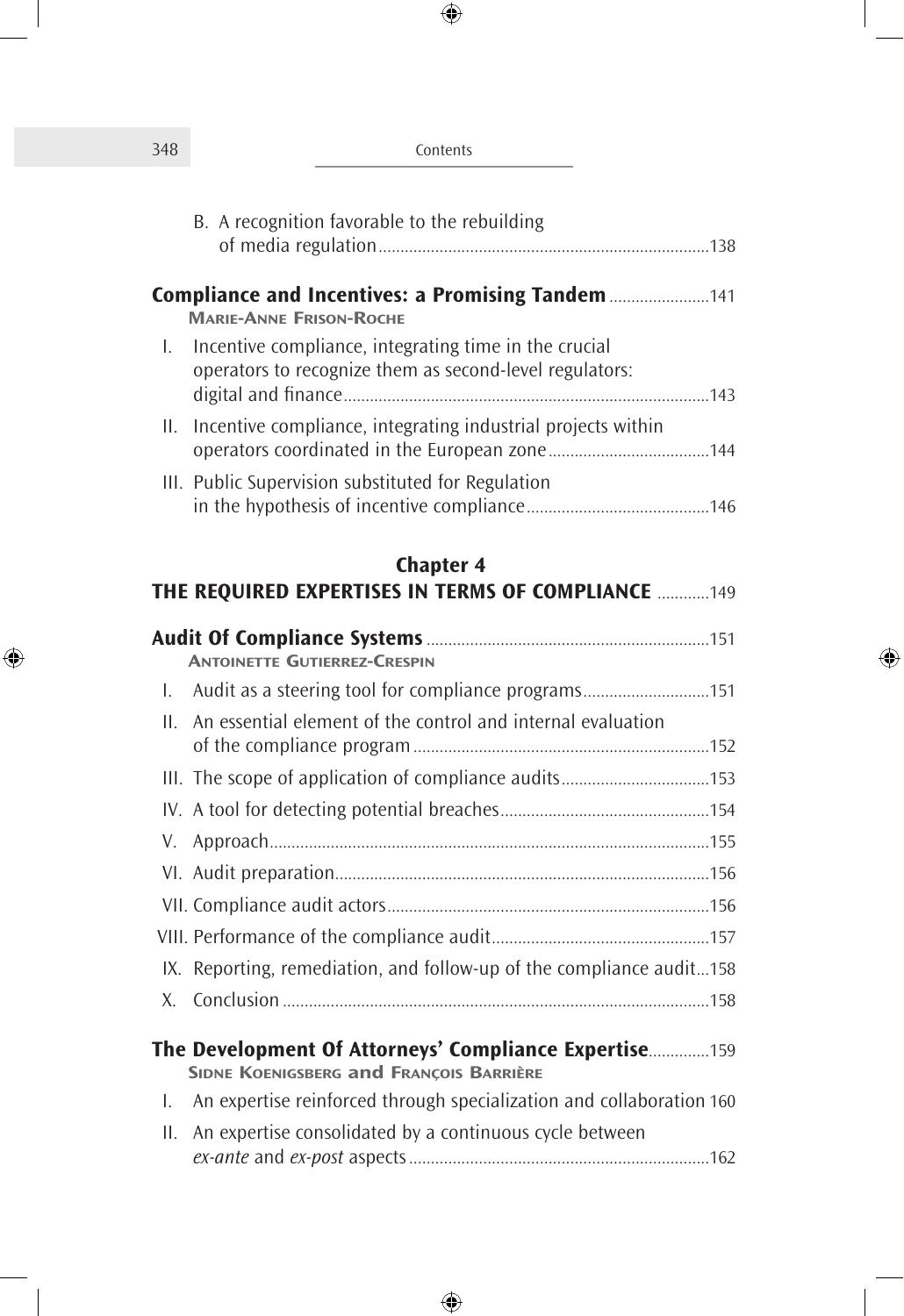| Contents | 349 |
|----------|-----|
|          |     |

 $\overline{\phantom{a}}$ 

 $\bigoplus$ 

 $\overline{\phantom{a}}$ 

|         | Compliance or the Passage from Ex Post to Ex Ante:<br>a Copernican Revolution for the Criminal Lawyer? 165<br><b>THOMAS AMICO</b> |  |
|---------|-----------------------------------------------------------------------------------------------------------------------------------|--|
| L.      |                                                                                                                                   |  |
|         |                                                                                                                                   |  |
|         | B. The role of the criminal lawyer in the implementation                                                                          |  |
| $\Pi$ . |                                                                                                                                   |  |
|         |                                                                                                                                   |  |
|         |                                                                                                                                   |  |
|         | <b>Chapter 5</b>                                                                                                                  |  |
|         | <b>THE GEOGRAPHICAL DOMINANCE OF COMPLIANCE TOOLS173</b>                                                                          |  |
|         | <b>Geographical Dominance in the Choice and the Use</b><br><b>Introductory remarks</b><br><b>JEAN-BAPTISTE RACINE</b>             |  |
|         | <b>Conception and Application of Compliance in Africa183</b><br><b>M. MAHMOUD MOHAMED SALAH</b>                                   |  |
| L.      |                                                                                                                                   |  |
|         | A. The vectors of the burst of compliance in African laws187                                                                      |  |
|         |                                                                                                                                   |  |
| II.     |                                                                                                                                   |  |
|         | A. The importance of the informal sector reduces the field                                                                        |  |
|         |                                                                                                                                   |  |
|         |                                                                                                                                   |  |
|         | <b>Anti-Corruption Compliance: Global Dimension</b>                                                                               |  |

| ROGER BURLINGAME, KAREN COPPENS, NOEL POWER and DAE HO LEE |  |
|------------------------------------------------------------|--|
|                                                            |  |

 $\bigoplus$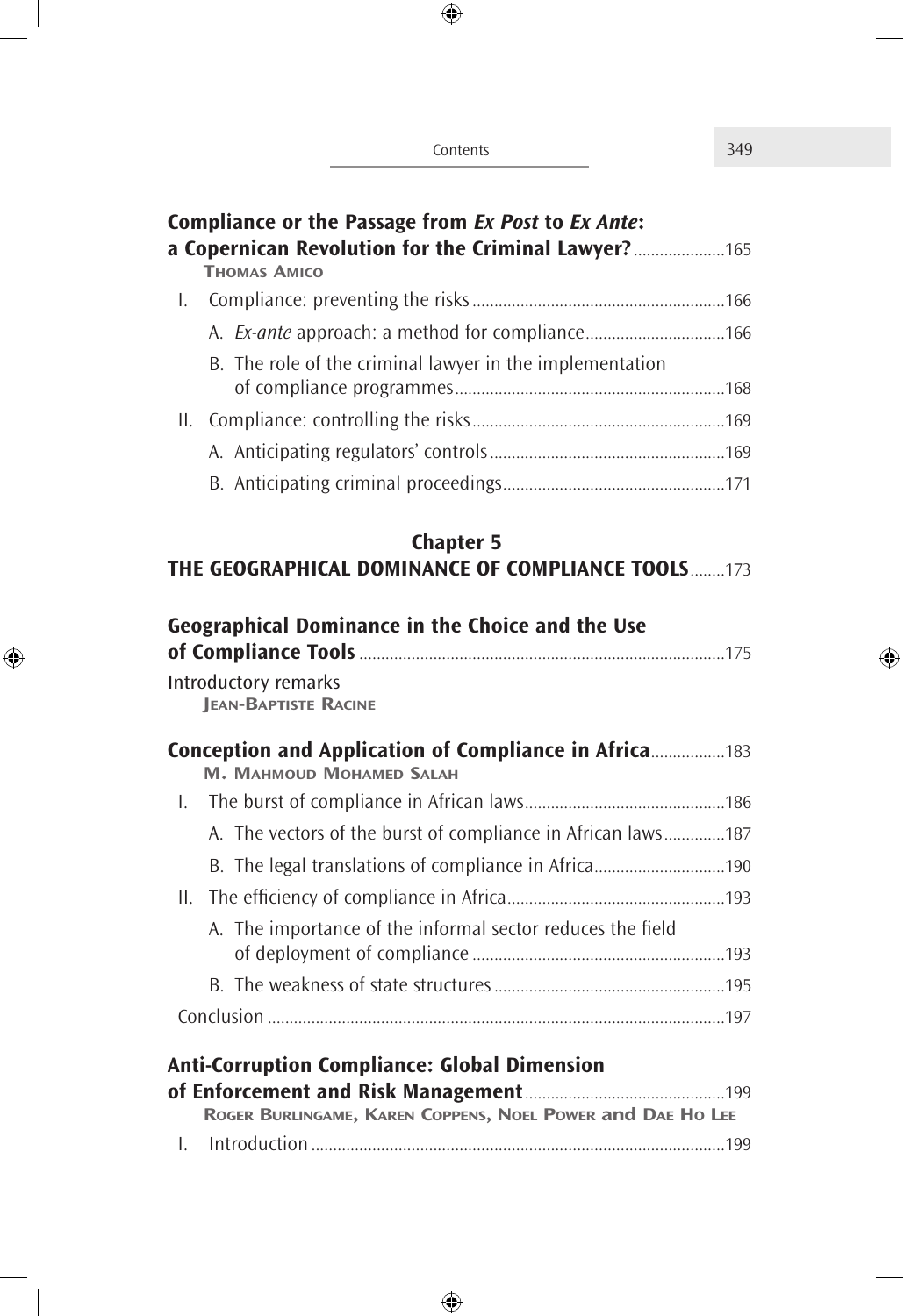| Contents |  |
|----------|--|
|          |  |

 $\overline{\phantom{a}}$ 

 $\bigoplus$ 

| II. | Importance of anti-corruption compliance programmes                                                       |  |
|-----|-----------------------------------------------------------------------------------------------------------|--|
|     | III. Requirements established in the US, UK,<br>and France for an anti-corruption compliance programme202 |  |
|     |                                                                                                           |  |
|     |                                                                                                           |  |
|     | C. Effective Communication and Training,                                                                  |  |
|     |                                                                                                           |  |
|     | E. Internal Investigation Process                                                                         |  |
|     | IV. Conclusion: Different jurisdictions but unifying compliance                                           |  |

## **Chapter 6**

| THE MEASURE OF COMPLIANCE TOOLS EFFECTIVITY |  |  |
|---------------------------------------------|--|--|
|---------------------------------------------|--|--|

|     | The Regulator's Inspection Of The Effectiveness<br>Of The Compliance Tools Implemented By The Company211 |  |
|-----|----------------------------------------------------------------------------------------------------------|--|
|     | <b>MAXIME GALLAND</b>                                                                                    |  |
| L.  | <i>Ex ante:</i> the regulator specifies the purpose of the rule and                                      |  |
|     | A. Developing an effective tool requires an understanding                                                |  |
|     | B. The regulator shall ensure that                                                                       |  |
| II. | Ex-post: the regulator stigmatises compliance tools' lack                                                |  |
|     | A. Accountability as a lever for controlling effectiveness 218                                           |  |
|     | B. Thinking of compliance in terms of exemplarity exemplified219                                         |  |

 $\bigoplus$ 

 $\bigoplus$ 

 $\begin{array}{c} \hline \end{array}$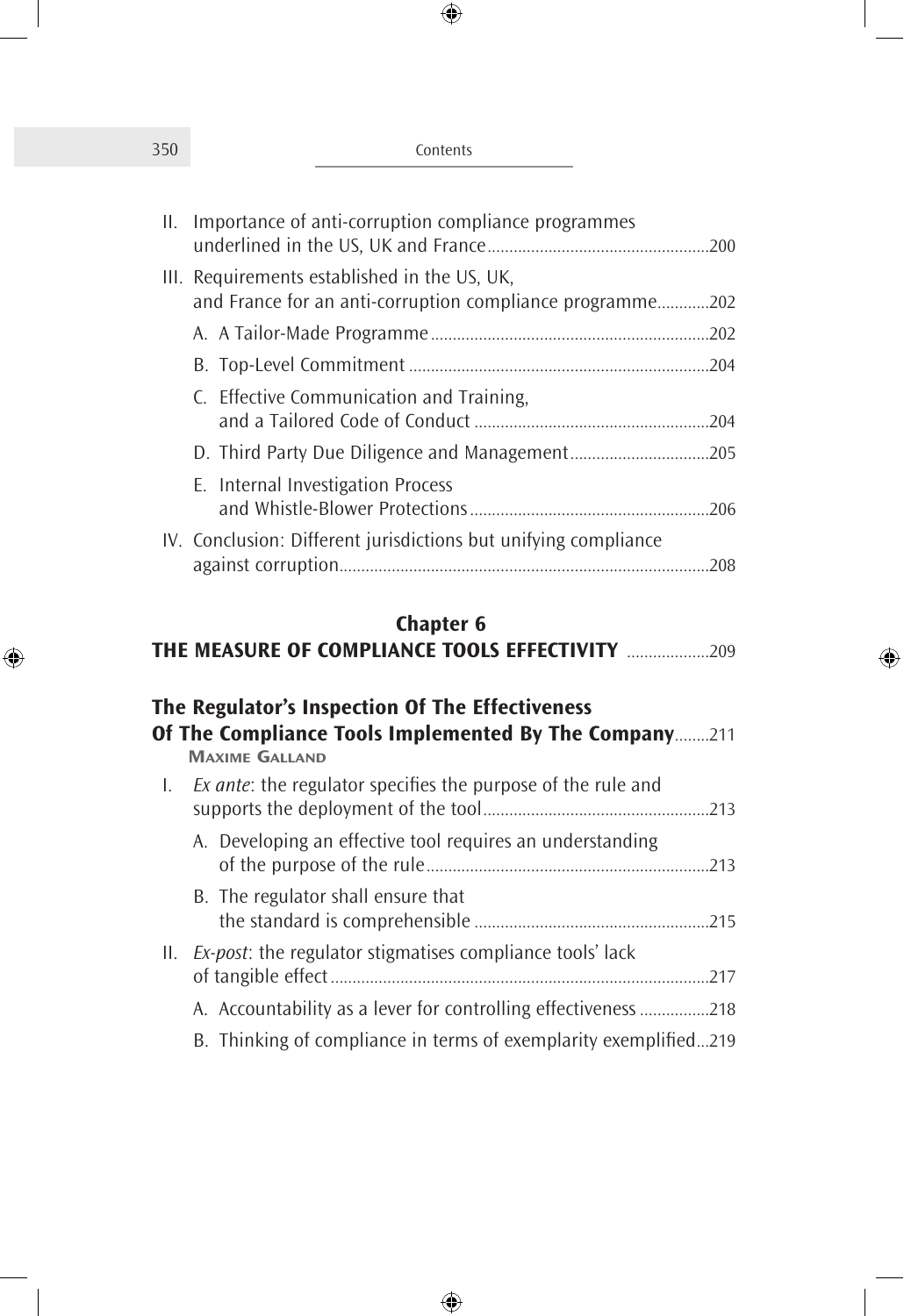| Contents                                                                                                     | 351 |
|--------------------------------------------------------------------------------------------------------------|-----|
| The Maturity of the Compliance Tool's User, First Criterion                                                  |     |
| <b>AURÉLIE BANCK</b>                                                                                         |     |
| 1. The salient tool for a firm is not the one used by another226                                             |     |
| The "salient tool" for the structure that will use it is not<br>$\mathbf{H}$                                 |     |
| <b>Chapter 7</b>                                                                                             |     |
|                                                                                                              |     |
| <b>Compliance Training: Through and Beyond Traditional</b>                                                   |     |
| <b>HERVÉ CAUSSE</b>                                                                                          |     |
| $\mathbf{L}$                                                                                                 |     |
| $\mathbf{H}$                                                                                                 |     |
|                                                                                                              |     |
|                                                                                                              |     |
|                                                                                                              |     |
|                                                                                                              |     |
|                                                                                                              |     |
|                                                                                                              |     |
|                                                                                                              |     |
| Training: Content and Container of Compliance 245<br><b>MARIE-ANNE FRISON-ROCHE</b>                          |     |
|                                                                                                              |     |
|                                                                                                              |     |
| The content: the principles of compliance training249<br>I.                                                  |     |
|                                                                                                              |     |
| 1) Through training, helping the company to reach<br>the "monumental goals", principles of Compliance Law250 |     |
| 2) Through training, reinforcing the interconnection on                                                      |     |

 $\bigoplus$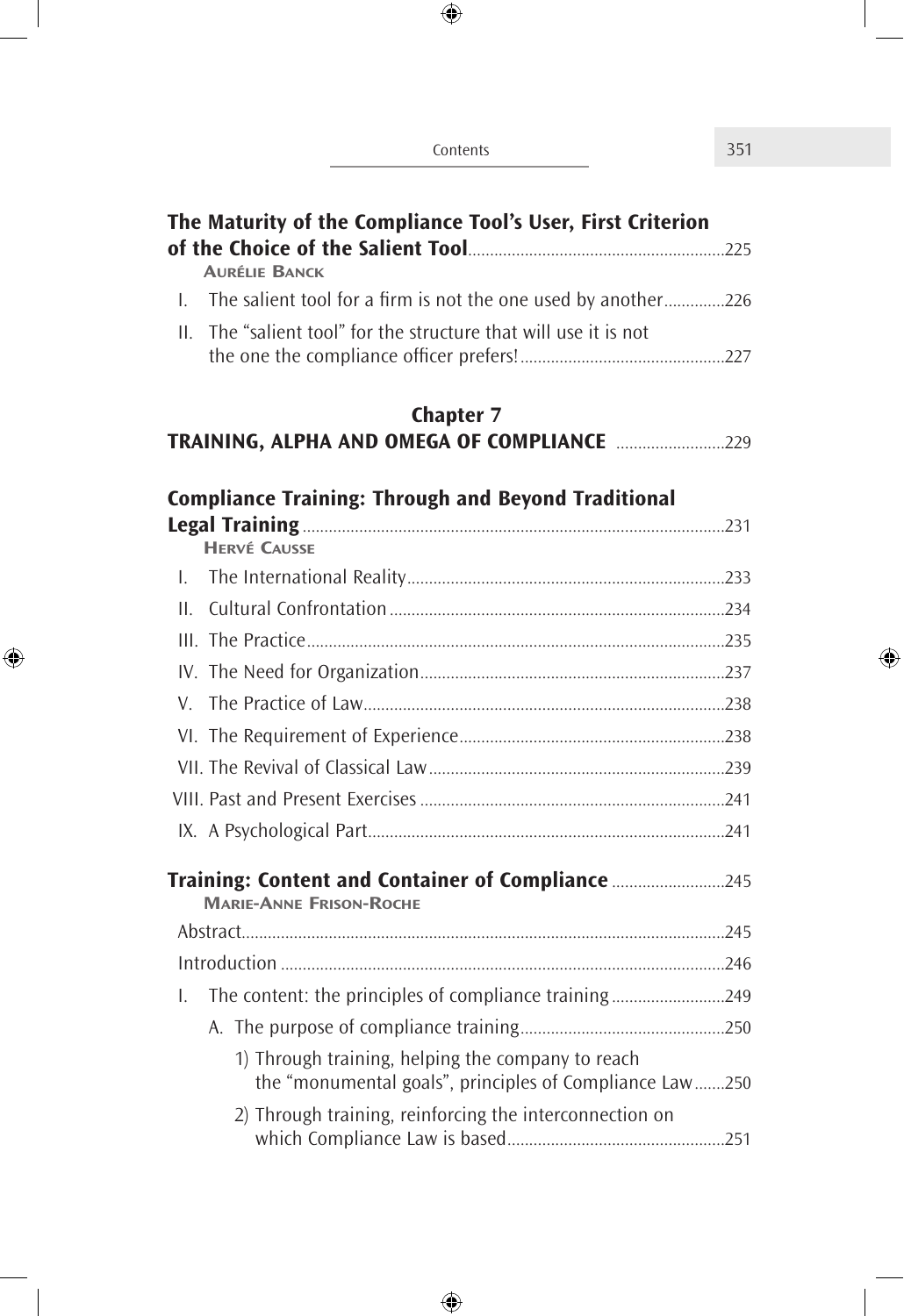| 352 | Contents |
|-----|----------|
|     |          |

|     | 3) Through training, to establish a probative culture<br>through which the company can find its place in                      |  |
|-----|-------------------------------------------------------------------------------------------------------------------------------|--|
|     | B. The determining elements for compliance training programs.254                                                              |  |
|     | 1) The people who recommend compliance training254                                                                            |  |
|     |                                                                                                                               |  |
|     |                                                                                                                               |  |
|     |                                                                                                                               |  |
|     |                                                                                                                               |  |
|     | 6) Measurement of compliance training programs260                                                                             |  |
|     | II. The container: the other compliance tools, elements of training261                                                        |  |
|     | A. The pedagogical dimension of risk mapping,                                                                                 |  |
|     |                                                                                                                               |  |
|     | B. The pedagogical dimension of in-house control                                                                              |  |
|     | procedures, an element of compliance training262                                                                              |  |
|     | C. The teaching dimension of normative production,                                                                            |  |
|     |                                                                                                                               |  |
|     | <b>Training and Compliance, Two Correlated Information</b>                                                                    |  |
|     |                                                                                                                               |  |
|     | <b>THÉO THOURET</b>                                                                                                           |  |
|     |                                                                                                                               |  |
| L.  | Information circulation, at the heart of compliance law267                                                                    |  |
|     | A. Information circulation within the "crucial operator"267                                                                   |  |
|     | B. Circulation of information between "crucial operators"268                                                                  |  |
| II. | Training, an efficient tool to circulate information269                                                                       |  |
|     | A. The identity element: training makes information                                                                           |  |
|     | B. The difference element: training ensures that information                                                                  |  |
|     | III. Spontaneous or imposed implementation of trainings into<br>compliance programs: the Total and Johnson & Johnson cases271 |  |
|     | A. The spontaneous implementation of training: the Total case272                                                              |  |

 $\bigoplus$ 

 $\bigoplus$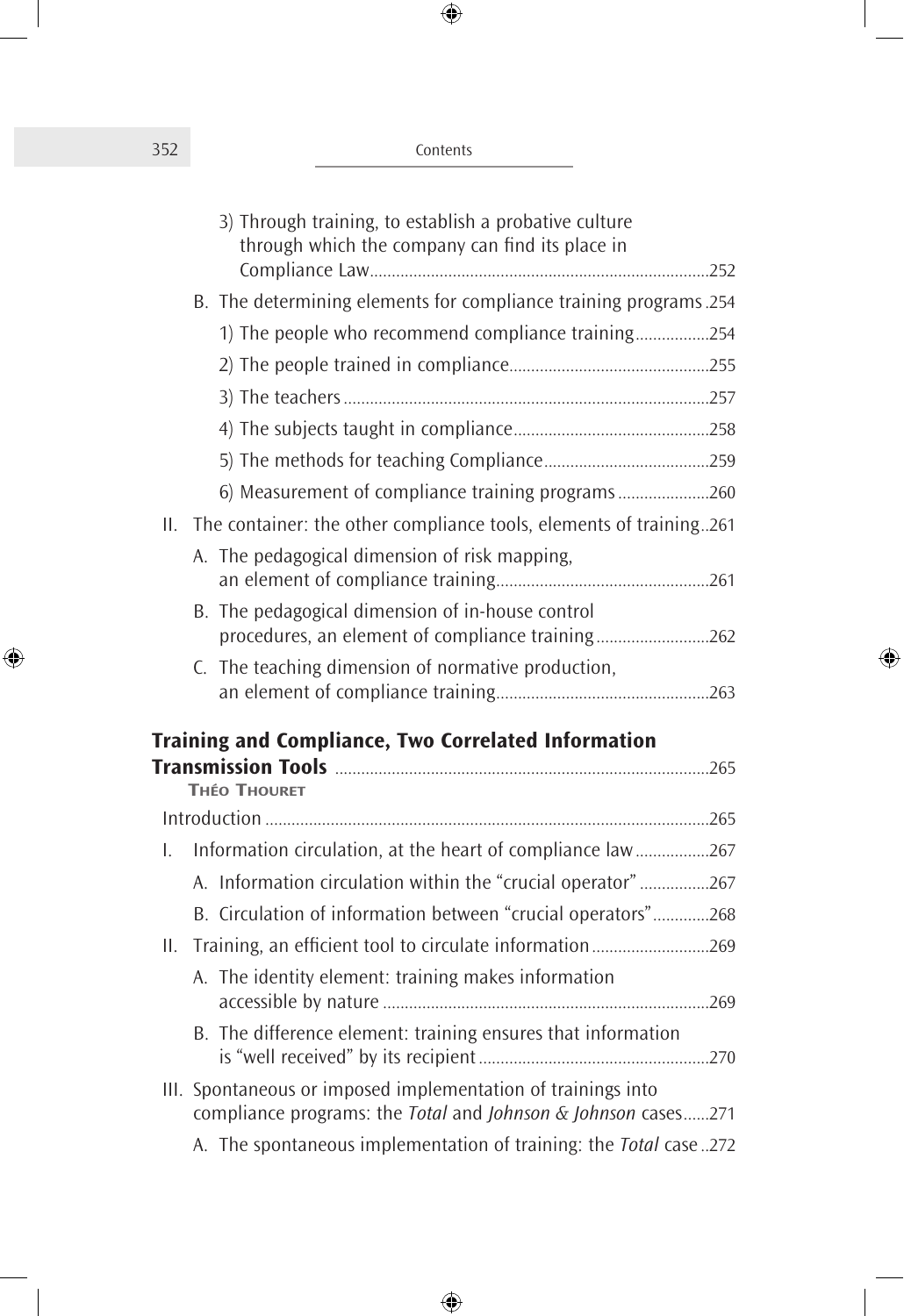| Contents                                                                          | 353 |
|-----------------------------------------------------------------------------------|-----|
| B. The forced implementation of training:                                         |     |
| <b>Chapter 8</b><br><b>TECHNOLOGICAL TOOLS AND COMPLIANCE BY DESIGN 275</b>       |     |
| <b>Compliance by Design in Antitrust: Between Innovation</b>                      |     |
| <b>JEAN-CHRISTOPHE RODA</b><br>L.<br>$\Pi$ .                                      |     |
| The Normative Originality of Compliance by Design287<br><b>CÉCILE GRANIER</b>     |     |
| L.                                                                                |     |
|                                                                                   |     |
|                                                                                   |     |
| II.                                                                               |     |
|                                                                                   |     |
|                                                                                   |     |
| Technological Tools, Compliance by Design and the GDPR:<br><b>LUDOVIC PAILLER</b> |     |
| The technological means of data protection by design302<br>I.                     |     |
| II.                                                                               |     |
| <b>SAMIR MERABET</b>                                                              |     |
| Compliance, a method to elaborate a moral rule 310<br>I.                          |     |
|                                                                                   |     |
|                                                                                   |     |

 $\bigoplus$ 

 $\overline{\phantom{a}}$ 

 $\bigoplus$ 

 $\overline{\phantom{a}}$ 

 $\bigoplus$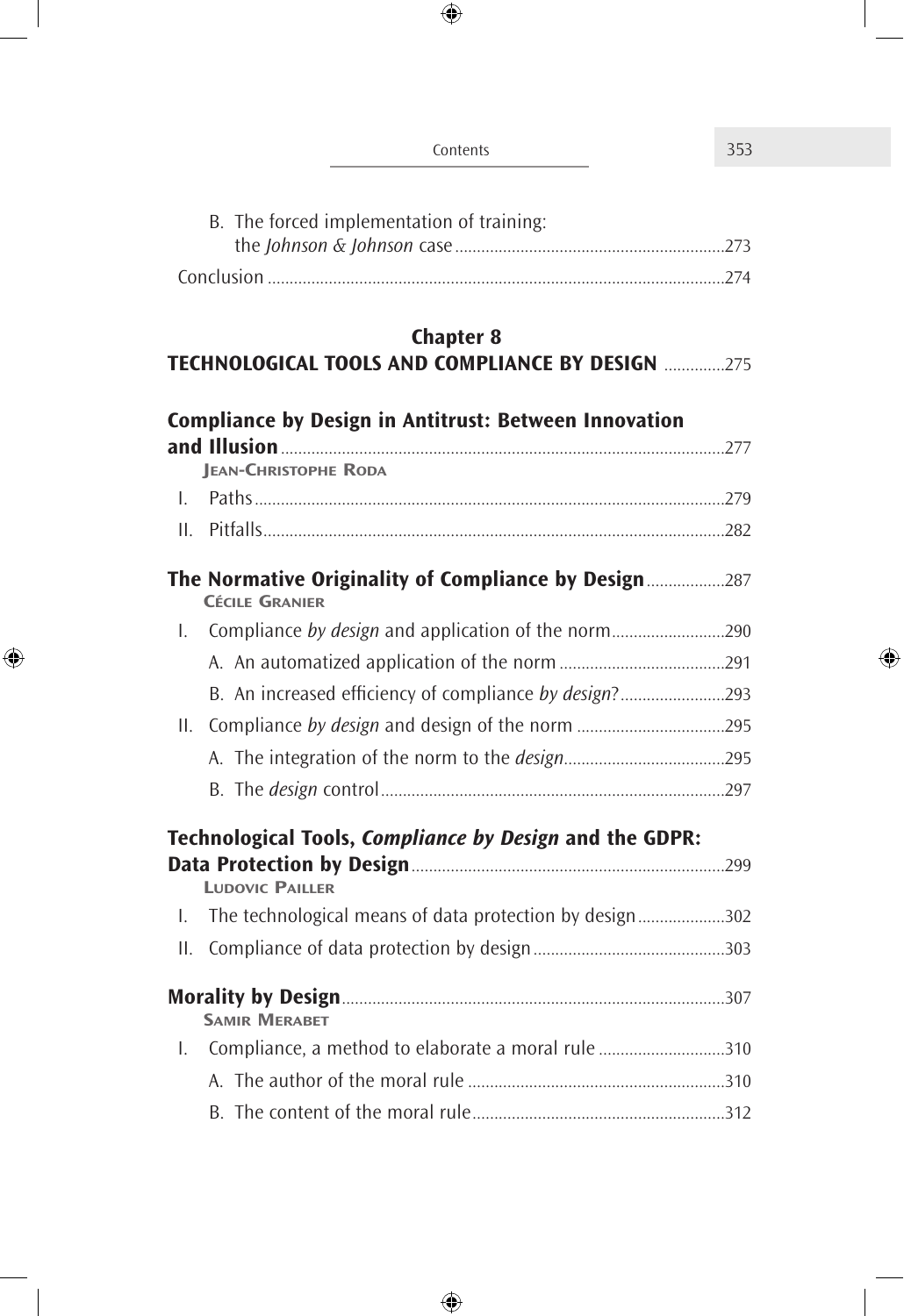| 354 | Contents |
|-----|----------|
|     |          |

 $\overline{\phantom{a}}$ 

 $\bigoplus$ 

| II. | Compliance by design, a technique for the application                                                                |  |
|-----|----------------------------------------------------------------------------------------------------------------------|--|
|     |                                                                                                                      |  |
|     |                                                                                                                      |  |
|     |                                                                                                                      |  |
|     | Subjective Rights, Primary and Natural Tools of Compliance                                                           |  |
|     |                                                                                                                      |  |
|     | <b>MARIE-ANNE FRISON-ROCHE</b>                                                                                       |  |
|     |                                                                                                                      |  |
| I.  | Subjective Rights, the most effective tools for an efficient                                                         |  |
|     | A. The proliferation of individual rights in economic systems<br>regulated by Compliance and Regulation Law 323      |  |
|     | 1) The unilateral power of the State, formerly sufficient                                                            |  |
|     | 2) The admittance de jure of classical subjective rights,<br>a consequence of the integration of co-ordination and   |  |
|     | 3) The hatching of subjective rights renewed or which are<br>specific to Compliance Law: from the right to access to |  |
|     | B. The explanation of the hatching of subjective rights<br>by the will to effectively achieve monumental goals:      |  |
|     | 1) Subjective rights, a technique for private enforcement331                                                         |  |
|     | 2) The specific quarrel regarding the subjective rights<br>of the information provider: the activation of            |  |
|     | 3) The specific favour that has to be taken regarding<br>collective mechanisms serving individual subjective         |  |
| Н.  | Subjective Rights, the most natural Compliance Law tools                                                             |  |
|     |                                                                                                                      |  |

 $\bigoplus$ 

 $\bigoplus$